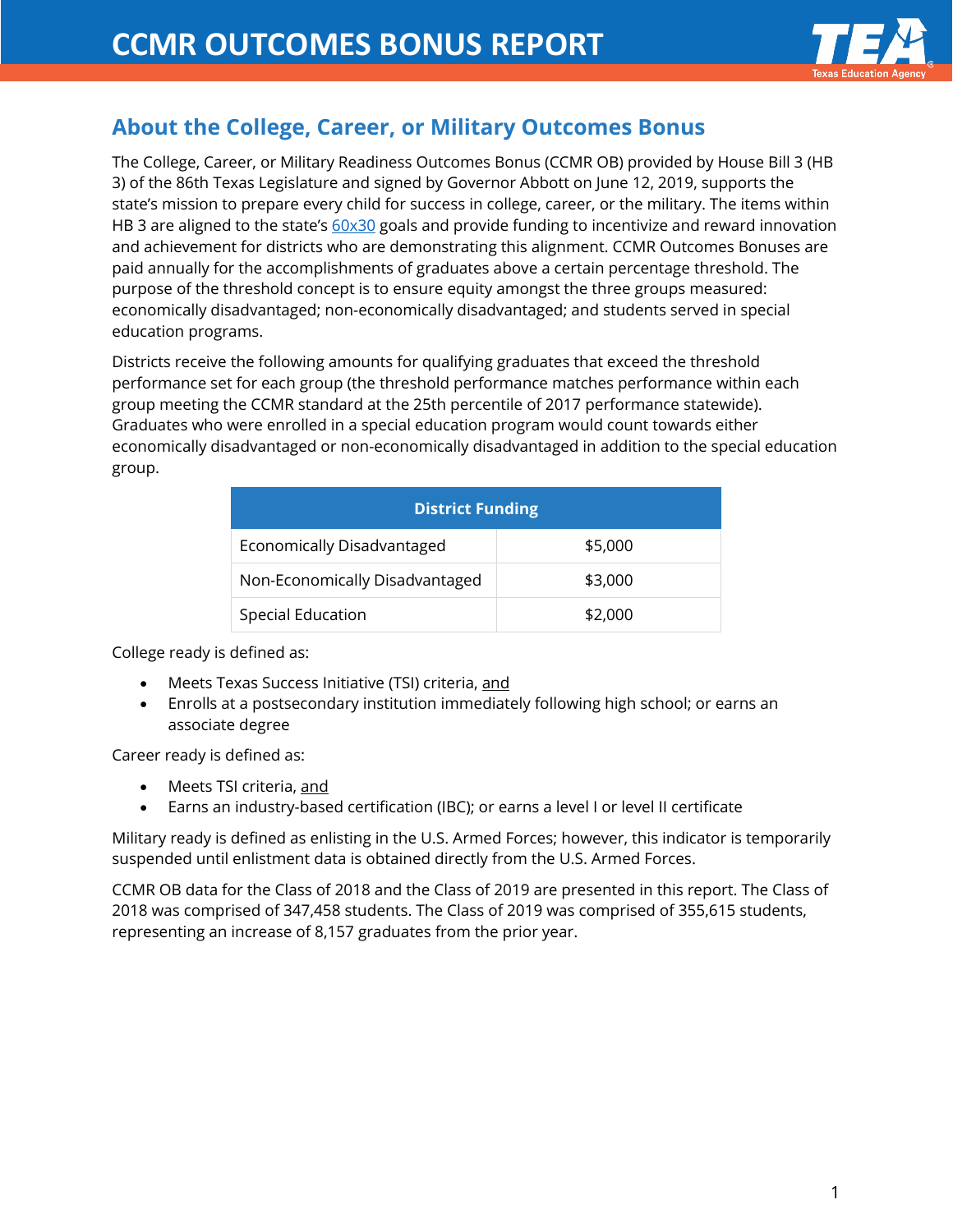| <b>Counts of Graduates</b>     |               |               |  |
|--------------------------------|---------------|---------------|--|
|                                | Class of 2018 | Class of 2019 |  |
| Economically Disadvantaged     | 166,607       | 186,017       |  |
| Non-Economically Disadvantaged | 180,851       | 169,182       |  |
| Special Education              | 25,866        | 27,497        |  |
| Statewide                      | 347,458       | 355,615       |  |

# **Class of 2018 & Class of 2019**

### *Exceeded Threshold*

Statewide, 18.2% (63,186 students) of the Class of 2018 graduates exceeded the CCMR OB threshold and generated funding for the district in which they were enrolled, decreasing to 16.3% of graduates (57,919 students) for the Class of 2019. Across all student groups, a lower percentage of graduates generated funding in 2019 than did graduates from the Class of 2018.

For the Class of 2018, 12.3% (20,501 students) of economically disadvantaged graduates exceeded the CCMR OB threshold; 23.6% (42,685 students) of non-economically disadvantaged exceeded the CCMR OB threshold; and 3.4% (870 students) of graduates receiving special education exceeded the CCMR OB threshold. For the Class of 2019, 11.7% (21,743 students) of economically disadvantaged graduates exceeded the CCMR OB threshold; 20.9% (35,295 students) of non-economically disadvantaged exceeded the CCMR OB threshold; and 3.2% (881 students) of graduates receiving special education exceeded the CCMR OB threshold.



# Graduates that Generated Funding

**2018** 2019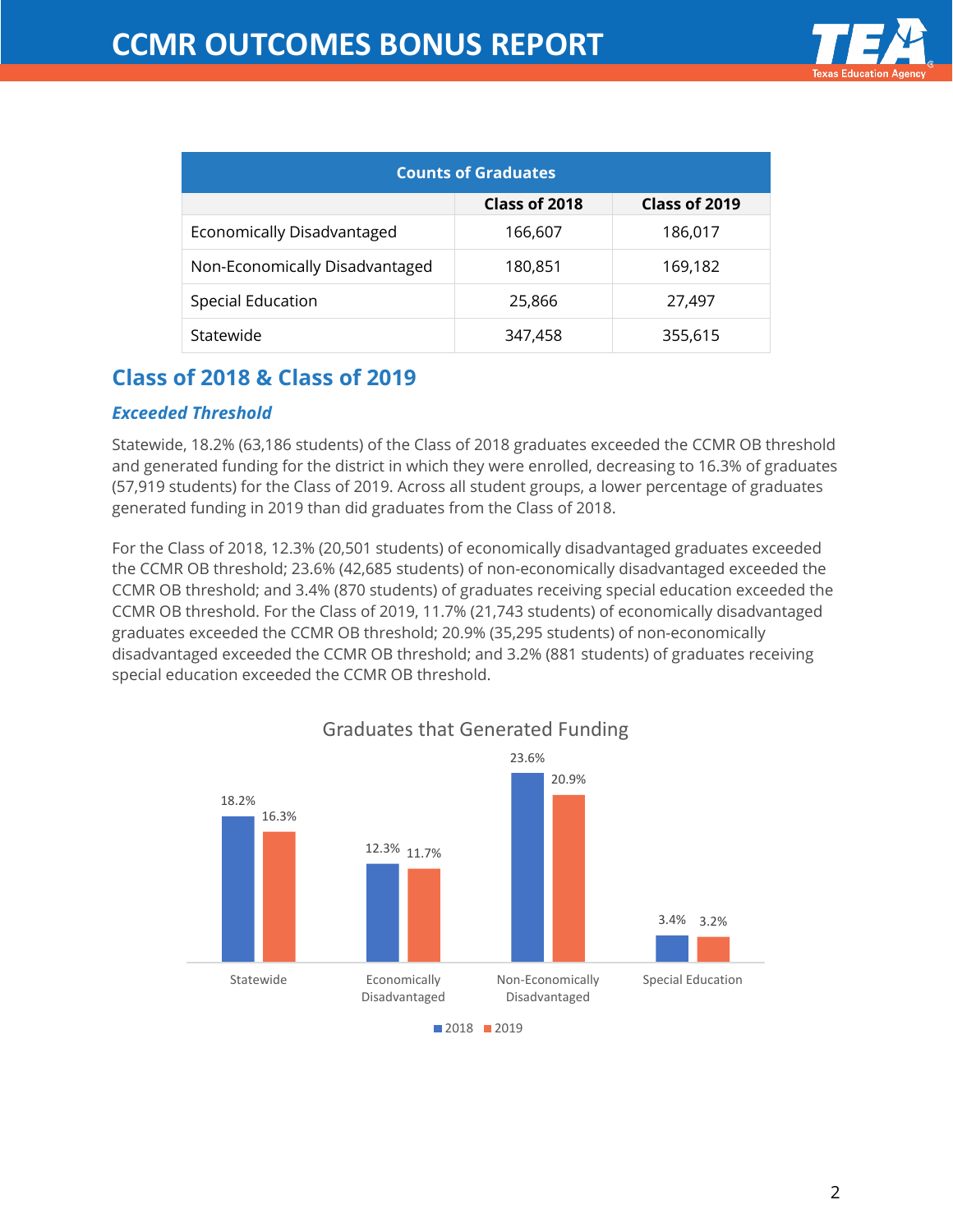

## *Met College-Ready Criteria*

Statewide, 35.7% of graduates (124,043 students) from the Class of 2018 met the college-ready criteria, decreasing to 31.6% of graduates (112,115 students) for the Class of 2019. Across all student groups, a lower percentage of graduates met the college-ready criteria in 2019 than did graduates from the Class of 2018.



### *Met Career-Ready Criteria*

Statewide, 2.3% of graduates (7,939 students) from the Class of 2018 met the career-ready criteria, increasing to 5.3% of graduates (18,766 students) for the Class of 2019. Across all student groups, a higher percentage of graduates met the career-ready criteria in 2019 than did graduates from the Class of 2018.